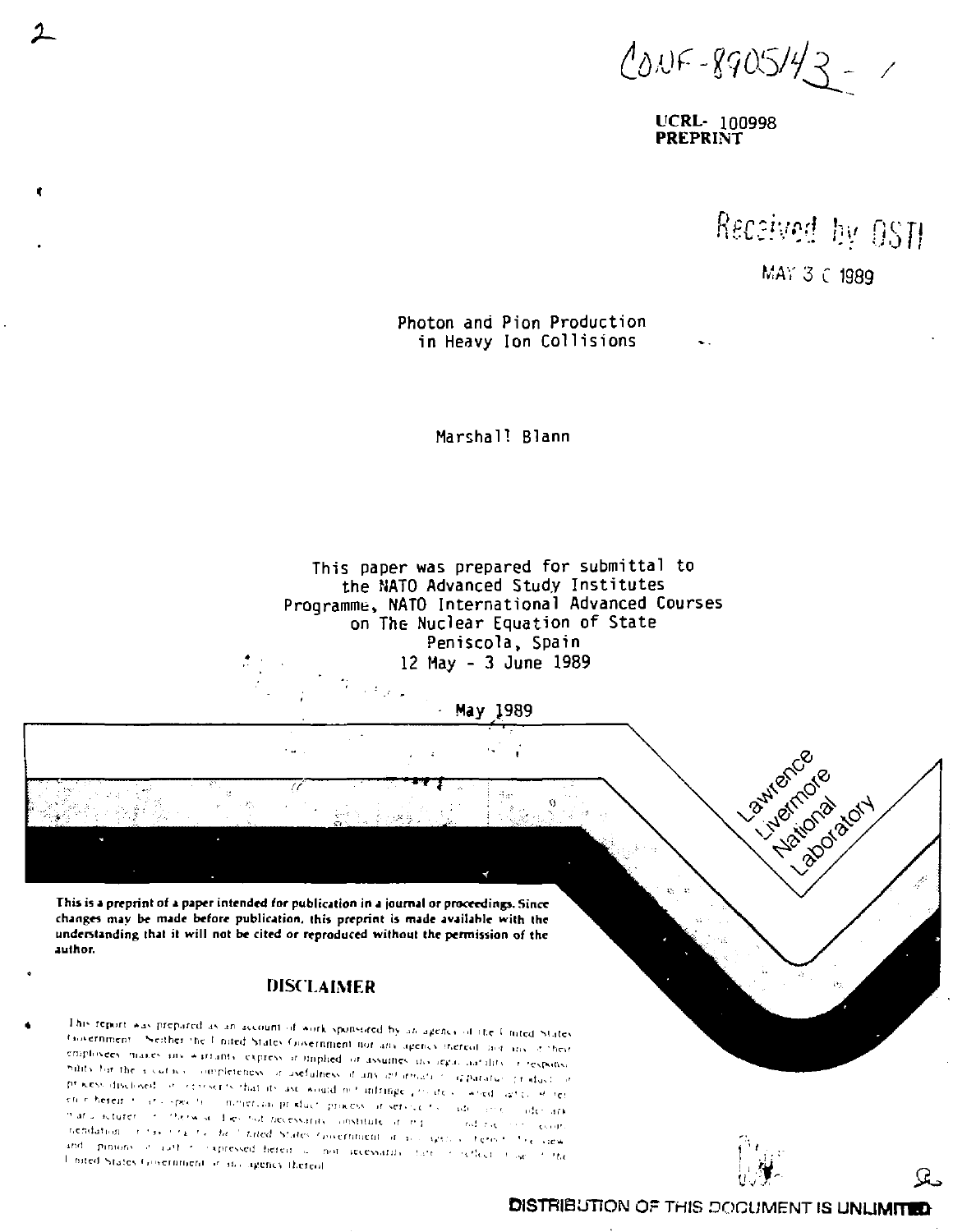UCRL —100998

DE89 012298

**PHOTON AND PION PRODUCTION IN HEAVY ION COLLISIONS** 

**Marshall Blann** 

**Physics Department, E-Division Lawrence Livermore National Laboratory**  Livermore, CA 94550

#### **INTRODUCTION**

**Why has so much effort been expended in the measurement and interpretation of the phenomena of photon and Y-ray yields in heavy ion collisions?**  Several motivations may be given:

- **1. These data nay give information on the early reaction time scale during the most violent part of the reaction.**
- **2. They may provide a probe of the nuclear equation of state (EOS).**
- **3. Their interpretation via reaction models may suggest interesting new mechanisms for these reactions, and in any case provide a better understanding of mass and energy transport.**

**Of these (3) may be the- strongest motivation, in that much more straightforward measurements of emitted nncleons probably will give better answers to (1) and (2) than the more convoluted interpretation of the production of secondary reaction products such as photons and mesons.** 

**The next question is how these experiments have been interpreted. Many different approaches havs been taken. These include a set applying equilibrium phase space arguments to a space or subspace; among these the thermal, statistical, and fireball models.1""5 Approaches have also been suggested in which collective nucleus-nucleus,6" <sup>8</sup> or nucleon-cluster5 interactions have been treated with the pions or photons produced in the deceleration following these collective interactions.** 

**Perhaps the largest total effort has been based en the more familiar microscopic description that the emissions result from nucleon-nucleon collisions during the evolution of the nucleus-nucleus interaction; these models have been treated most frequently as a sum of incoherent processes, 9-1 <sup>9</sup> with the range of validity of this simplification having been**  investigated recently by Heuer et al.<sup>20</sup> This straightforward physics **has or may be treated in a wide range of nuclear transport calculations each with its own simplifying approximations. In the next section we describe different formulations for treating the nucleon-nucleon transport physics. These will all be semi-classical treatments; however considerable work has been done considering the relationship between quantal and semi-classical**  formulations.<sup>21-23</sup> In the following section we discuss additional input **specific to calculation of pion and photon yields, and present comparisons**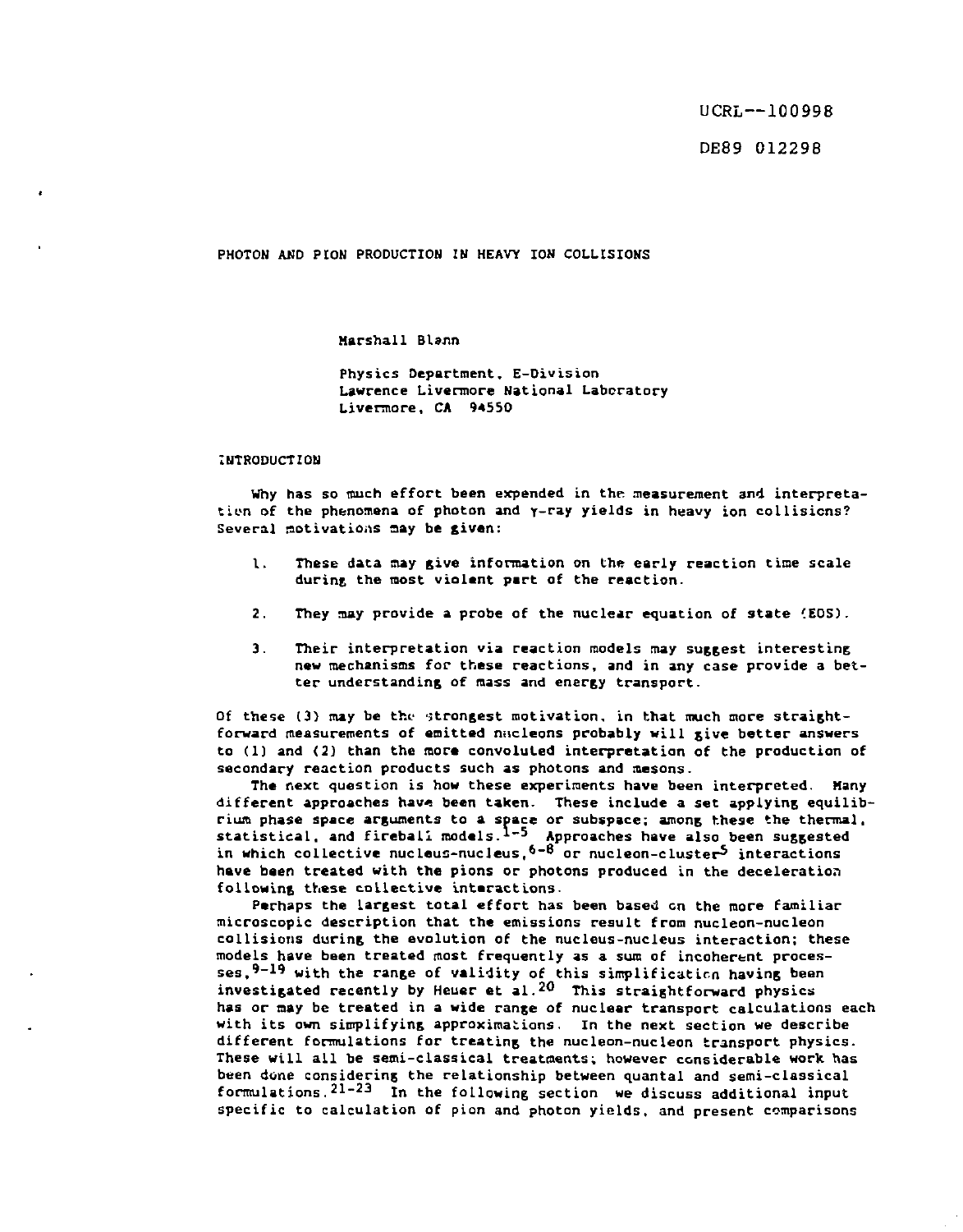**between calculated and experimental results, mostly for high energy photons. Conclusions and suggestions for future work are presented in the last section.** 

 $\ddot{\phantom{a}}$ 

s.  $\hat{\mathbf{k}}$  $\tilde{\epsilon}$ 

¥.

 $\bullet$ 

**DIFFERENT FORMULATIONS FOR HI REACTION/TRANSPORT CALCULATIONS** 

## **Event by Event Calculations.**

**Intranuclear cascade (IMC). Follow the trajectories of nucleons in 3-dimensions, versus the time increment after the nuclei begin to interpenetrate. 2\* Treat ail nucleons in the overlap region until all have left the region. Assume the nucleons are bound within a central nuclear potential well. When there is a** *HH* **collision, use probability of H-H-YC\*) VS NN elastic collisions to estimate the Y(« ) production cross**  sections and spectra.<sup>25</sup> Extreme approximations are made regarding the **effect on nuclear densities following nucleon rearrangement so that it is difficult to follow the time dependent nuclear density evolution in this approach. Cluster formation may ba predicted.<sup>1</sup> <sup>5</sup> Because it is an event by event calculation, a vary large number of events may have to be followed in order to generate adequate statistics for rare events. Nucleons move in straight line trajectories except for surface retraction and reflection processes. Only excited nucleons are followed in the cascades.** 

**Quantum molecular dynamics model. The nucleons are bound in a potential which is explicitly calculated from the nucleon-nucleon force based on the total number of target/ projectile nucleons. The reaction is followed in 3-dimensions readjusting (x, y, z, p<sub>x</sub>, p<sub>y</sub>, p<sub>z</sub>) of each nucleon in small time steps. During each time step the long range interaction of each nucleon with every other nucleon is followed; the nuclear density also changes, and the nucleon-nucleon interaction changes according to density and EOS. The nucleons move in curved trajectories due to the long range H-N**  force. When nucleons come within a fixed distance  $\sigma_{\text{mm}}(E)$  of one **another, a 'hard' collision takes place (as in the IMC). Then pions or photons may be produced with a probability based on eleawntary B-N-Y(\*> cross sections.<sup>2</sup> <sup>0</sup> The fate of each nucleon is followed as in the INC, so many events must be followed to generate satisfactory statistics for rare**  events.<sup>26-28</sup> As in IMC, cluster formation may be estimated; unlike IMC, the EOS influences the reaction dynamics in a quite natural way. The photon **emission process has been followed in the QCD approach with phase relation**ships maintained in order to test the range of validity of the more common incoherent amplitude summation.<sup>20</sup> Wucleon momenta are given a Gaussian **width during the selection process following a collision in order to mimic quantal effects of the Heisenberg principle.** 

**Nucleon exchange transport model. Vandenbosch and Randrup have used tl.e on\* body dissipation modal of Randrup to treat nucleon and photon emission**  in HI collisions.<sup>17</sup> In this approach one nucleon at a time is allowed to **transfer between the two nuclei as they approach and begin to overlap along**  some trajectory. The momentum of the nucleon is selected in Monte-Carlo **fashion from a distribution baaed on the Fermi distribution with energy transfer based on the one body dissipation formula.<sup>2</sup> <sup>9</sup> Once selected the fate of the nucleon is follov J much as in the INC model, until it is emitted or undergoes a two body elastic or inelastic (NVy) interaction. Then another nucleon is allowed to transfer, etc. The momentum of the two interacting heavy ions is decremented following tha transfer of each nucleon.** 

#### **Continuous (Semi-Continuous) Nucleon Distributions**

**12.** The Boltzmann-Uehling-Uhlenbeck model. This approach<sup>13</sup>, 14, 16, 21, 31-33 **is in some ways similar to the QMD treatment except that the nucleons are bound in a mean field determined by local density and the EOS rather than one generated explicitly via the long range N-N interaction, and the nucleons are each divided into an arbitrary nuiaber** *of* **'test particles' (typically**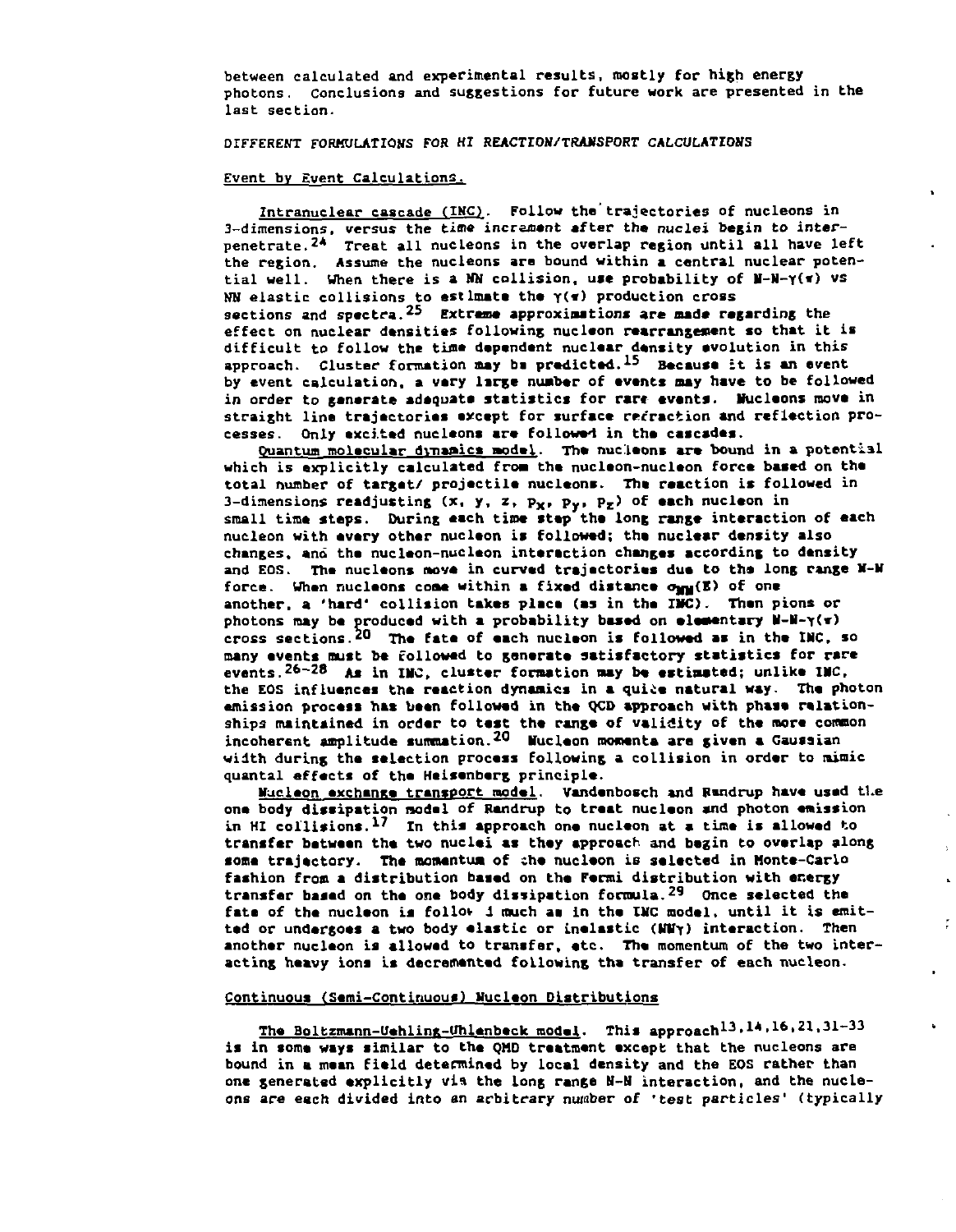**50-100) which have a spread in position ami momenta about the mean nucleon value to approximate requirements of the Heisenberg principle. It is, as in QHD and IMC, necessary to run a sufficiently large number of events to generate satisfactory statistics for calculated results. The evolution is, as in QHD, followed in small time steps with nucleon trajectories readjusted in each time step with a density dependant central potential. Thus the EOS is included in this calculation. Tha INC, QHD and BUU approaches each follow**   $(x, y, z, p_x, p_y, p_z)$  of the nucleons (or test particles), and so pre**dict angular distributions. In each case a coalescence criterion say be applied for treating cluster emission.3\* All approaches include some estimate of the influanca of the Pauli axclusion factor.** 

**Boltzmann master equation (BME). The BME approach 35-3 <sup>7</sup> simplifies the transport calculation in savaral ways with respect to the othar models described; this leads to much graatar computational speed and flexibility, while retaining many of tha main elements of physics. Its success depends on the assumption that the spatial evolution is of secondary importance to the energy relaxation history. This approach uses a continuous nucleon (probability) distribution which avoids the costly event mode method of computation; entire distributions may be followed as probability flux on a time dependent basis. One price paid for this simplification is that clusters cannot be followed in a coalescence approach, whereas other physical ideas may easily be tested. Angular distributions have not generally been calculated within this model, although there is no reason this cannot be done.<sup>3</sup> <sup>8</sup>**

**The main simplifications of the model are (1) following evolution of the excited nucleons in an energy space only, with collision and emission rates calculated from energy and isospin dependent nucleon-nucleon and nucleonnucleus phase space, and (£) tha assumption that the result of coupling the entrance channel projectile energy with the Fermi energy may be given by few-quasiparticle distribution functions baned on the assumption that every energy conserving partition occurs with equal a-priori probability.<sup>36</sup> This result is consistent with earlier precompound model analyses of a and <sup>3</sup> He induced reactions.<sup>3</sup> <sup>9</sup> it has an advantage over the other models described in that the exciton distribution function used allows a probability distribution which goes smoothly to the full energy available, consistent with experimental results, whereas some of the other semi-classical approaches use a classical sharp-cutoff of this distribution due to the coupling of Fermi and beam momenta. The QHft and BUU approaches offer some relief from this classical approximation in use of some nucleon moaentum width about the mean value. The BME has also been used by Scobel with a Fermi sphere coupling distribution rather than using tha exciton distribution function.<sup>4</sup> <sup>0</sup> The detailed formulation of the BHE model has been pre-sented elsewhere.3 5 " 3 7 ' <sup>9</sup> -ll** 

**MODEL APPLICATION TO EXPERIMENTAL RESULTS** 

## **Test of Nucleon Energy Distributions**

**Before using transport codes to calculate secondary processes such as N-M-« or N-N-Y , «• need to know that the correct energy distributions for nucleons prior to N-H collisions are going into the calculation. This may be checked by comparisons with (HI, xn) spectra, which result when nucleons are emitted after the nucleus-nucleus interaction, and before a N-U interaction (higher emission energy regime) or after one or more H-V collisions (medium emission energy regime). Confirmation of the validity of the initial distributions is shown in Figs. 1-3, where the BME may be seen to give excellent agreement with a very broad range of experimental results, using a single standard parameter set. 41-4 <sup>5</sup>**

There are several additional points to note in Figs. 1 and 2. The **insert to Fig. 2 shows that the high energy neutrons are emitted in Less**  than 10<sup>-22</sup> sec; if N-N collisions occur before emission, the emission **energies are decreased and lifetimes increase. Thus these spectra represent**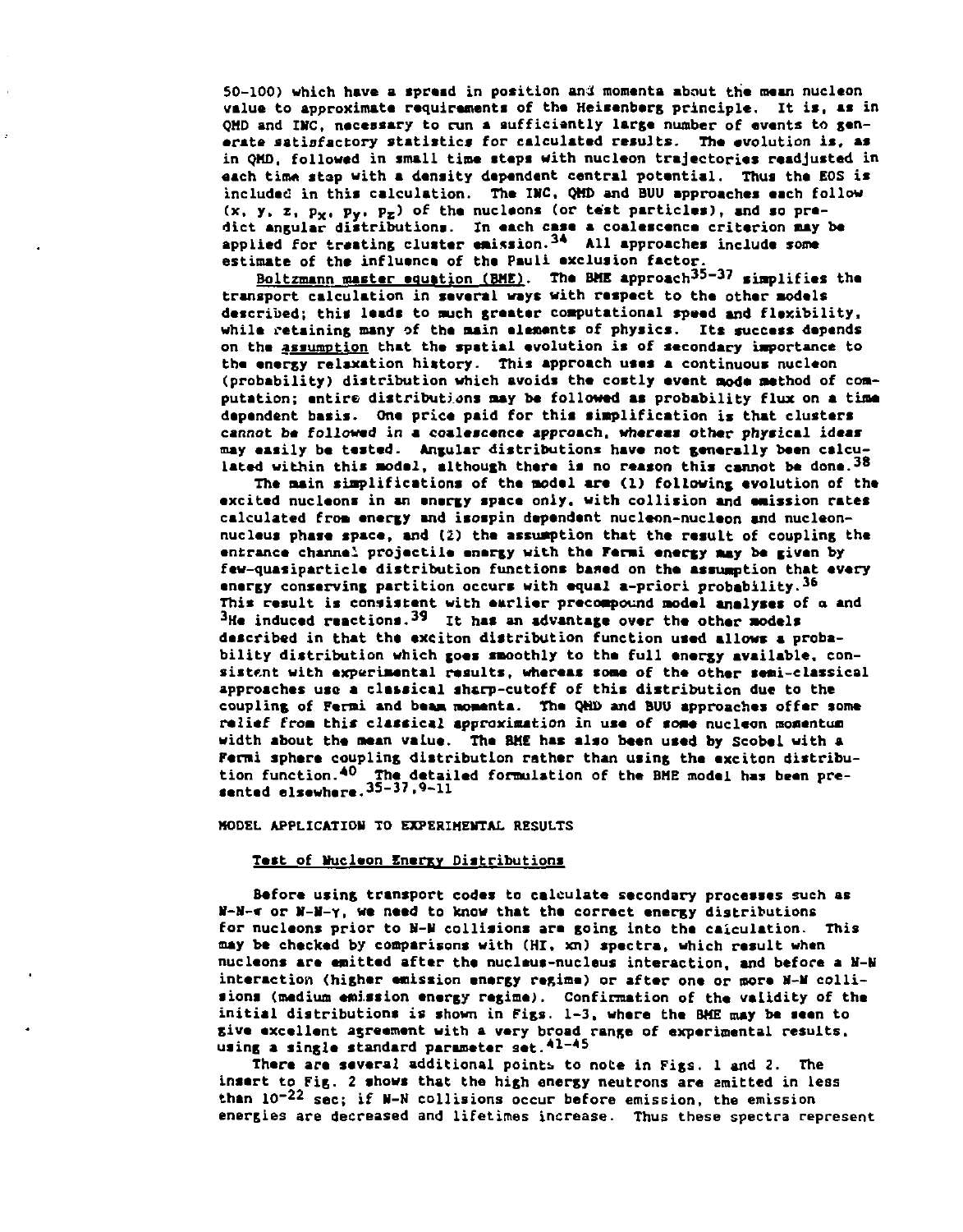

#### Fixure 1

Fizura 2

Calculated and experimentally deduced spectra for the  $\frac{F_{1}F_{2}}{165H_{0}(20 \text{Ne.n})}$  and the  $\frac{165H_{0}(12C,n)}{165H_{0}(12C,n)}$  systems. Experimental points from (41) and (42) result from an integration of a moving source fit to experimental yields for the fast component only. Experimental yields for <sup>20</sup>Ne projectiles were geted on evaporation residues (ER) as represented by open triangles, and on fission fragments (FF) shown by closed circles. Results for 12C were gated on ER. Calculated results are shown for the BME with  $n = A_p$  in the exciton distribution function, where we assume total excitation is shared by n excitons with equal a-priori probability.

 $Fix.2$ Experimental and calculated neutron energy spectra from 30 HeV per nucleon 20Me on Ho. The squares represent the preequilibrium yields deduced by Hilscher (43) by fitting an assumed isotropically emitting moving source to the high energy data. The circles represent the total differential data of Hilscher et al., integrated directly. The solid line is the BME result; the short and long dashed lines correspond to increasing and decreasing the nucleon mean free path by 50%. The insert shows the calculated time dependence of the emission of 10, 40 and 100 MeV neutrons. The arrows represent the time at which fusion is assumed complete in the calculation.

the nucleus-nucleus stopping process through the time/energy dependence of the emitted nucleon spectra. The second point is the observation that the nucleon spectra go smoothly to energies which exceed the semiclassical limit of Fermi plus beam momentum coupling.

## Subbarrier Pion Emission

Experimental N-N-w cross sections may be used in the nucleon transport codes described to estimate the pion yields in heavy ion reactions. This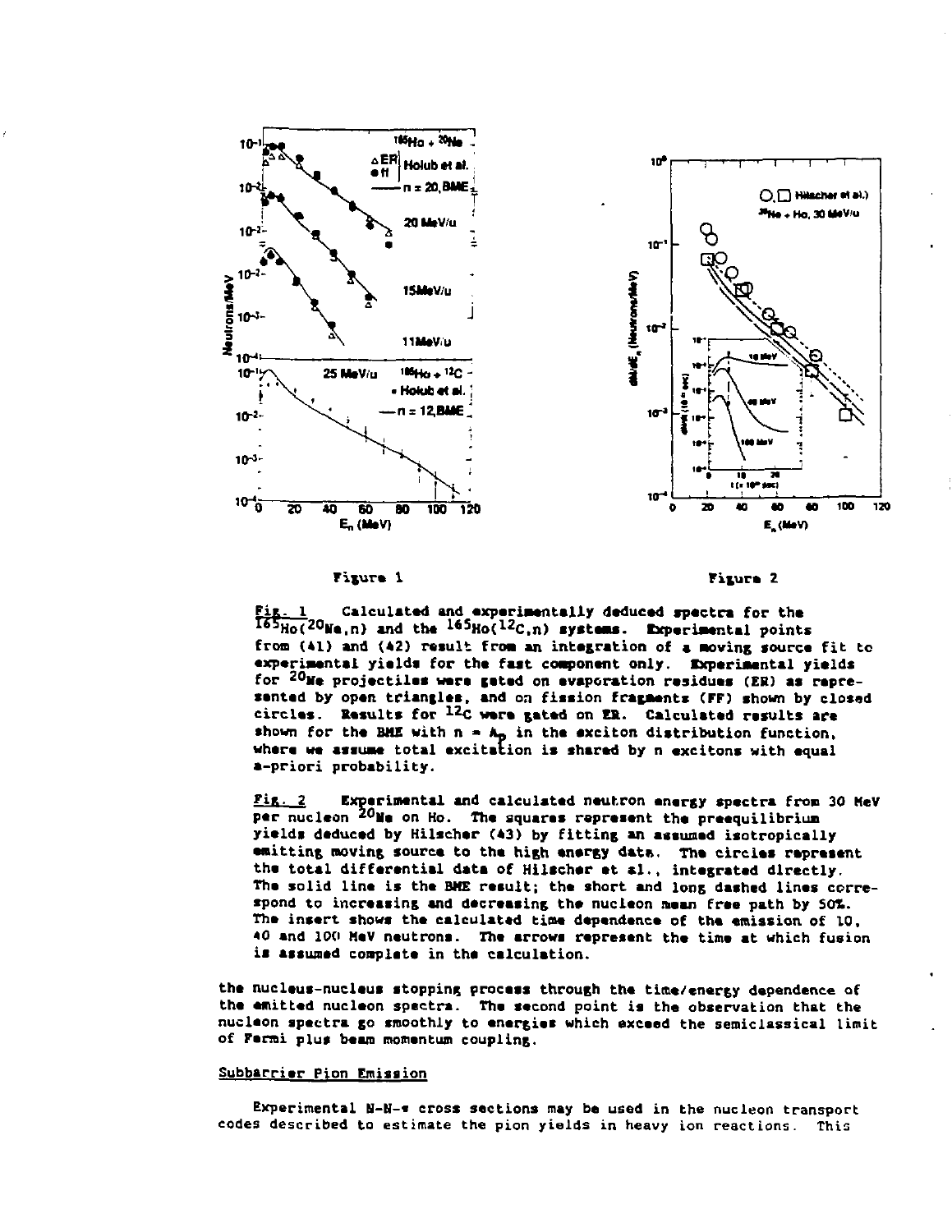

Fix. 3 Calculated and experimental <sup>40</sup>Ca(<sup>40</sup>Ar,n) spectra for **20 MeV/u incident energy, gated on evaporation residues. Data are from Rosen (»«). The solid line is the result of the BME calculation assuming 40 excitons.** 

**was done successfully with the SHE<sup>9</sup> ; results arc summarized in Table II of Ref. 9. Other transport calculations have similarly found good agreement with measured pion yields.1 2 ' <sup>1</sup> \* -<sup>1</sup> <sup>8</sup> For pions, there is an ambiguity due to the reabsorption prior to escape from the nuclei. Within thia uncer**tainty the several nucleon transport calculations give good agreement with data, confirming that one possible interpretation of the pion emission is as **being due to li-H collisions with nucleons boosted in energy by coupling of beam and Fermi momenta.\*<sup>6</sup>**

**Photons do not have the strong reabsorption expected for pions, and so many experimental groups chose to study photon emission. In the following subsection we consider the requirements to enter this capability into the transport codes.** 

## **High Energy Y Emission in Heavy Ion Collisions**

**For the nucleon transport codas described in the previous section, pho**ton production spectra may be calculated if the differential (or double dif**ferantial) neutron-protcn-bremsstrahlung cross sections are known. The evaluation of this basic input to the calculation has an interesting history, and somewhat divides tha results obtained thus far. Ha note that neutron-neutron or proton-proton quadrupole bremsstrehlung are expected to be one to two orders of magnitude smaller than n-p electric dipole bremsstrehlung, and are therefore generally ignored.\*7\*\*<sup>8</sup>**

**A semi-classical description of the p-n-y differential cross section**  is given in saveral approximations in the textbook of Jackson; one form<br>is<sup>49</sup>

$$
\frac{d^2 w}{d E_{\gamma} d \Omega_{\gamma}} = \frac{1}{E_{\gamma}} \frac{a^2}{(2\pi)^2} \sum_{k=1}^{2} \left| \frac{c_k \cdot \beta_i}{1 - \bar{q} \cdot \beta_i} - \frac{c_k \cdot \beta_f}{1 - \bar{q} \cdot \beta_f} \right|^2
$$
  
×  $P_{fac}(1 + X)$  (1)

**Here,**  $\alpha = \frac{1}{137}$  **is the fine structure constant; q, c<sub>1</sub>, and c<sub>2</sub> are the unit**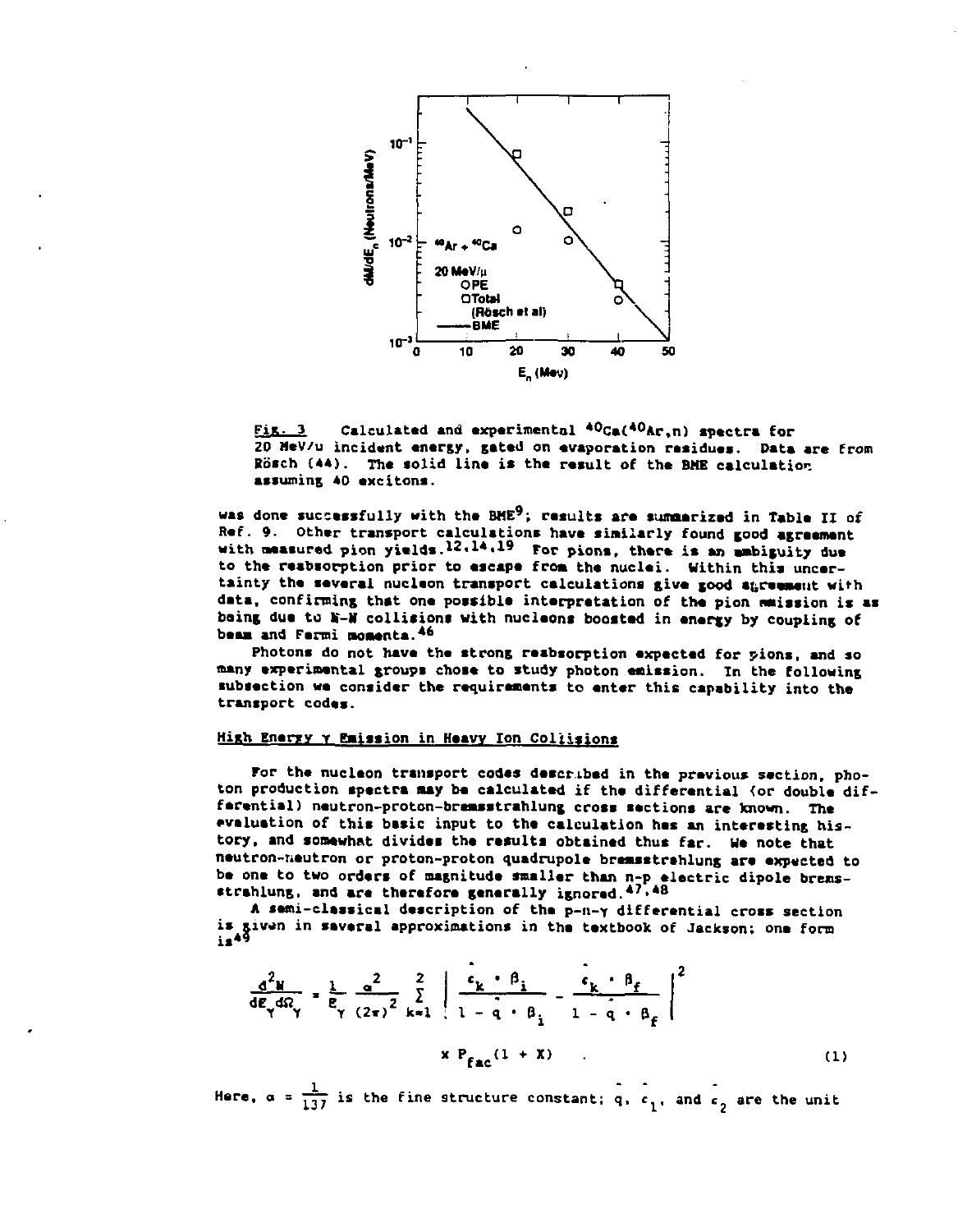**vectors denoting tha Y-ray direction of propagation and two directions of**  polarization, and  $\beta_{i,f}$  denote the initial and final velocities of the **proton.** P<sub>fac</sub> =  $(\gamma_f \beta_f)/(\gamma_i \beta_i)$  is a quantal correction for the raduced **final-state phase space in nuclaon-nuciaon vs. nucleon-heavy nucleus scattering, where Yi.f represents tha ralativistic contraction factor.5 0 \* 5 1**  The (1 + X) factor represents the uncertainty due to neglecting meson ex-<br>change effects in the radiation formula.<sup>47</sup> <sup>48</sup> A relativistic quantal cal**culation including meson exchange effects was given in early works by Brown\*7 and by Brown and Franklin,\*8 but tha results were not cast in a form eaaily used to replace Eq. (1). These authors concluded that neglect o\* mason exchange in Eq. (1) resulted in an underestimate of tha differential cross section by roughly a factor of two. Meuheuser and Koonin<sup>5</sup> <sup>2</sup> integrated the equations of Brown and Franklin\*8 non-relativistically to calculate the differential Y-ray spectra, and gave a prescription for scaling the semiclessical result of Eq. (1) to approximate the quantal result. We will refer to their results shortly. Othar authors have also recently reconsidered the problem with inclusion of meson exchange.5\*\*- 5\*** 

**Tha only set of reasonably extensive experimental data with which to make comparisons wars, until recently, tha nucleus (p,** *y)* **measurements due to Edgington and Rose using 140 MaV protons.<sup>5</sup> <sup>5</sup> Deuterium was one of the targets used, which except for the internal momentum of tha neutron in deuterium, gives the p-n-bramsstrahlung spectrum. Therefore most groups doing the heavy ion-f-ray transport calculation began by comparing their results with the data of (52); e.g. in Fig. 4 we show results of Remington at il., <sup>1</sup> <sup>0</sup> using Eq. (1), and Eq. (1) multiplied by two and corractad for the internal momentum of the deutaron. The results of Heuheuser and Koonin (W-K) ara also shown.<sup>5</sup> <sup>2</sup> Based on thesa comparisons Eq. (1) multiplied by two was used by Remington at ai. 1 0 ; tha H-K results<sup>5</sup> <sup>2</sup> were also used in many of their calculations. In Fig. 5 we show a similar result from Ref. 12 using a semiclaasical radiation formula.\*<sup>9</sup>**

**More recently nucleus (p.** *y)* **measurements have been made by Kwato Hjock at al., for 72 and 1\*8 MaV protomt on several targets.5 6 \* <sup>5</sup> <sup>7</sup> When these are scaled and compared with the results of Edgington and Rose,<sup>5</sup> <sup>5</sup> they suggest that for photon energies in excess of 50 MeV, the results of (55) are low by a factor of 3-4 versus the newer data (Fig. 6). This in**  turn suggests that the results of M-K (see Fig. 4) may be more realistic **than the scaled results of Eq. (1) which have been used frequently in transport coda analysas. In Fig. 4, we show tha <sup>12</sup> C(p,Y> measurement of (57) for 168 HeV protons, scaled in magnitude by 140/168, but not scaled in energy, versus the V-1C and semi-classically calculated spectra at 140 MaV.**  That the N-K results are in better agreement with the 168 HeV experiment is **obvious. The calculation\* of Makayama, with inclusion of meson exchange effects, should also be in better agreement with the newer p-nucleus mea**surements,<sup>53-54</sup> based on improved results in applications to nucleus**nucleus gamma ray yields.** 

**In Figs. 4 and 7, wa show comparisons between calculated and experimental high energy Y ray data from saveral sources,5 8 ' <sup>6</sup> <sup>0</sup> calculated with the BHE and with tha BUU model in Fig. 5. The data of Stevenson et. al. 5 8 \* <sup>6</sup> <sup>0</sup> have been replotted with a recent detector efficiency recalibration.<sup>6</sup> <sup>0</sup> Using tha ntwx data of Stevenson et. al., it may be seen in Figs. 4, 5 and 7 that the semi-classical radiation expression underestimates the experimental Y-ray spectra, and this underestimation becomes worse as the incidant haavy ion energy increases. The U-K quantal calculation for p-n-Y, on tha contrary, may ba seen in Figs. 4 end 7, to give a satisfactory agreement for all energies for which it has been tried, as well as being in better agreement with the newer experimental p-nucleus measurements of Kwato-Mjock et al.** 

**These results, as wall as similar results by other groups using formula**tions briefly summarized in Section II, confirms that incoherent N-M-brems**strahlung processes provide one viable explanation of the high energy**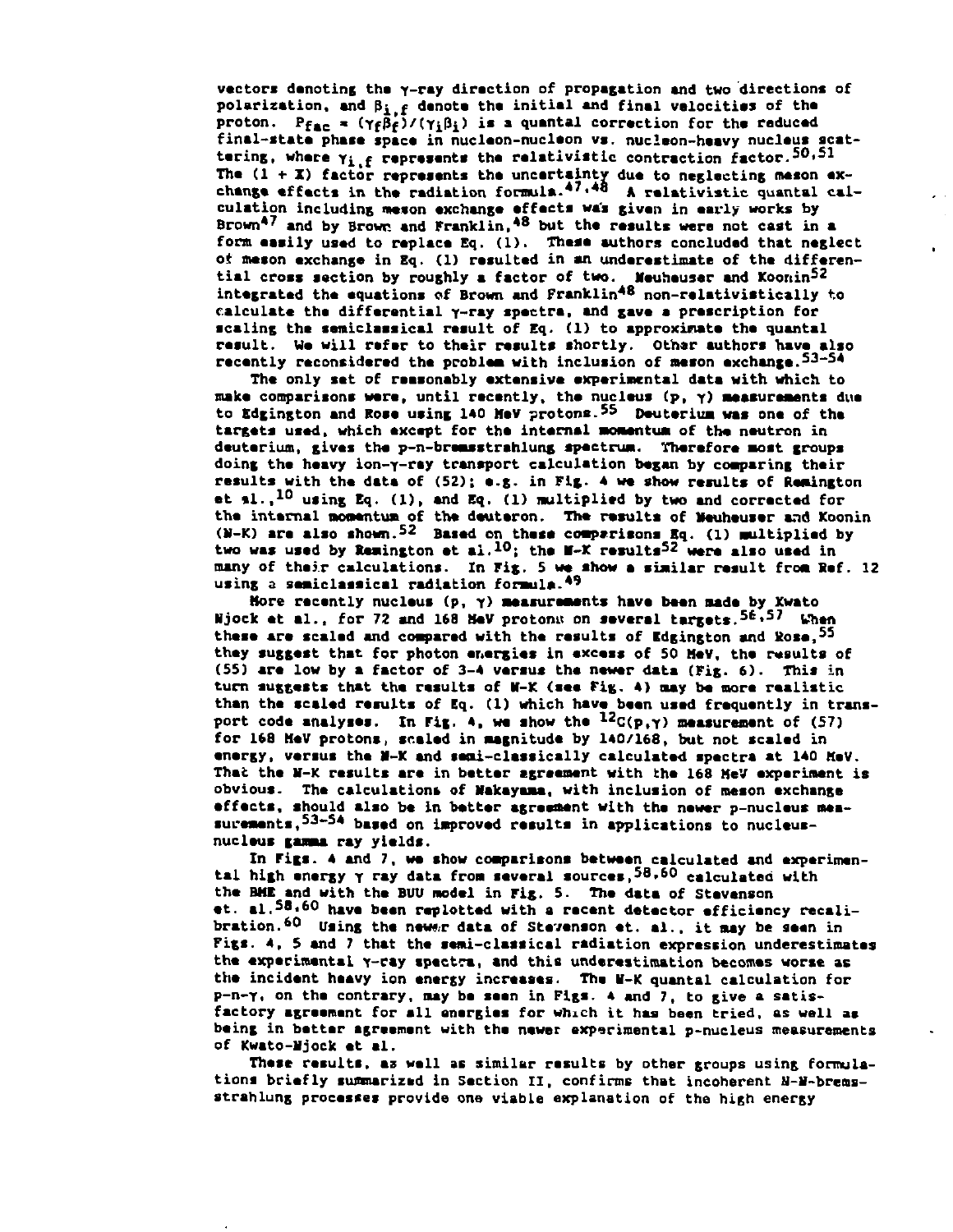

**EiL. (Left): Comparisons of calculations with high energy Y-ray data of Edgington and Rose (55) for a 140 SaV proton beaa. At the top, the p+d data ara used as a standard with which to "normalize" the pay breasstrahlung equation. The short-dashed line corresponds to a semiclassical bremsstrahlung formula for free neutron-proton scattering. The long-dashed line is the same, only with the momentum distribution of**  the target neutron in deuterium taken into account. The solid line cor**responds to the deutaron calculation multiplied by two to crudely account for the effect of meson exchange. The dotdashed line corresponds to folding the quantum bremsstrahlung result of Vauheuser and Xoonir. (52) into the deuteron calculation. The lower two spectra show Y-ray data for p+ 1 2 C and p+Pb. The curves represent calculations with the master equation using tho semiclassical bremsstrahlung cross sections (dashed lines), the semi-classical cross sections multiplied by two for meson exchange (solid lines), and the quantum bremsatrahlung cross section? (dot-dashed lines). For C+p, the dotted curve is the experimental result of Kwato lljock at al. (57) For 168 MaV protons, scaled in magnitude by 1\*0/168, but not scaled for energy. (Bight): y-ray data (61) for <sup>12</sup> C +<sup>238</sup> u at 84 MeV/nucleor (top, 1 2c + 12C m <sup>t</sup> 84, 74, 60 and 48 MeV/nucleon. The solid lines represent the master equation calculation for a sharp-cutoff initial exciton distribution, while the dot-dashed lina is for a continuous exciton distribution. The dashed Lines represent master equation calculations using the quantum bramsitrahlung cross sections.** 

**Y-rays observed in HI reactions. The success of the BME in reproducing these data suggests that nuclear compressibility properties are not yet an issue. Data at higher energies may yet provide results for which the EOS is an essential ingredient in interpretation. This should be checked by model calculations. Meanwhile, Heuer et al., <sup>2</sup> <sup>0</sup> are confirming the regime in which the problem may be modeled as a semiclassical sum of incoherent IT-H-Y processes via the QMD approach.**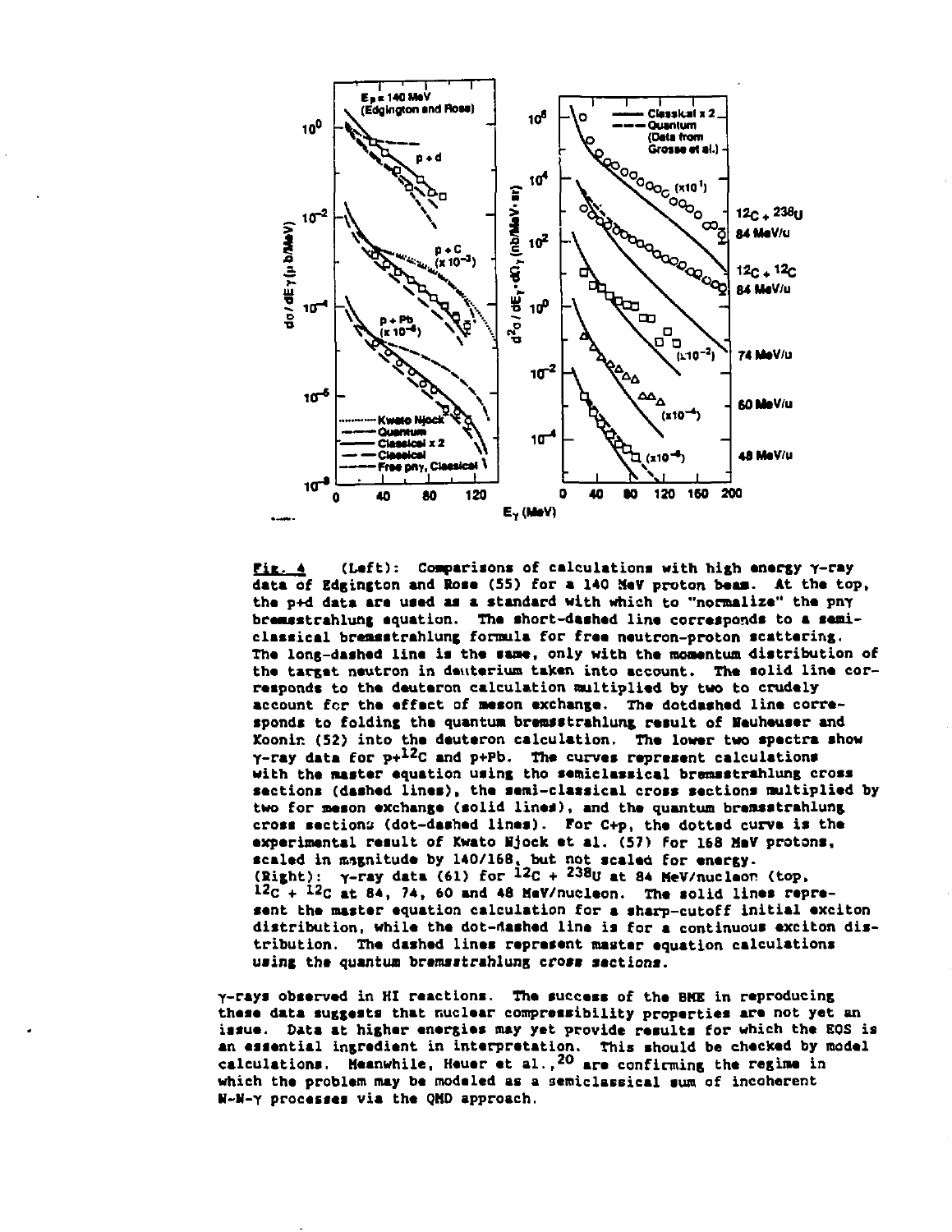

**Fin. S (Left) Comparison of p. nucleus bremsstrahlung spectra calculated using tha semi-classical fonaula as raportad in (13) (solid linas) compared with tha data of Edgington and Rosa (55). Right hand**   $\mathbf{A} = \mathbf{B}$  is the spactra from the  $\mathbf{A} = \mathbf{B} + \mathbf{B}$  and  $\mathbf{B} = \mathbf{B}$  and  $\mathbf{B} = \mathbf{B}$ **raactions (59) compared with BUU calculations using tha same semi-classical radiation fonaula (13).** 

### **CONCLUSIONS**

Several transport codes have been described which interpret pion or pho**ton, production as an incoherent raault of nucleon-nuclaon scattarins, with nuclaons having \* distribution of anargias rasulting from Fermi plus baam momentum coupling. All of thasa provida a dascriptlon of tha time dependanca of tha nuclaus-nuclaus intaraction rasulting from nucleon-nucleon scattaring in a potential dua to tha nuclaar natter. All give a generally satisfactory reproduction of experimental pion and photon yields and spectra. Analyses hava baan perfonaed for tha production of awaons other than**   $\mathbf{p}$  ions, but these results are not discussed in this work. $\mathbf{^{61,62}}$ 

**Sons of tha codas discussad ara limited by tha semi-classical Farmi plus beam velocity coupling limit. This point should be addressed and understood for those particular phenomena which ara sensitive to tha approximation (e.g., pion production near tha thermodynamic threshold). A problem for all nucleon transport codas whan used to calculate photon production is a lack of a sufficient body of data (e.g., d(p,** *y))* **to test and if necessary mortify theoretical models which provide the basic n-p-Y input to tha**  transport codes. Recent results of Kwato Wjock et al.,<sup>56,57</sup> suggest that **values frequently used ara significantly in error. Batter model calculations await a mora comprehensive determination of the basic p(n, y) differential cross sections over a sufficient range of incident nucleon energies. These data will be essential if Y-rays ara to be used as a tool for answering questions of significance regarding the EOS based on results of heavy ion collisions. The general overall agreement of different calculations with and without tha EOS included suggests that in the incident energy regime up to 84 MeV/A the EOS does not have a great influence on results.63,64 once tha basic p(n,y) process is understood in a reasonably quantitative fashion, transport calculations may be performed to see if**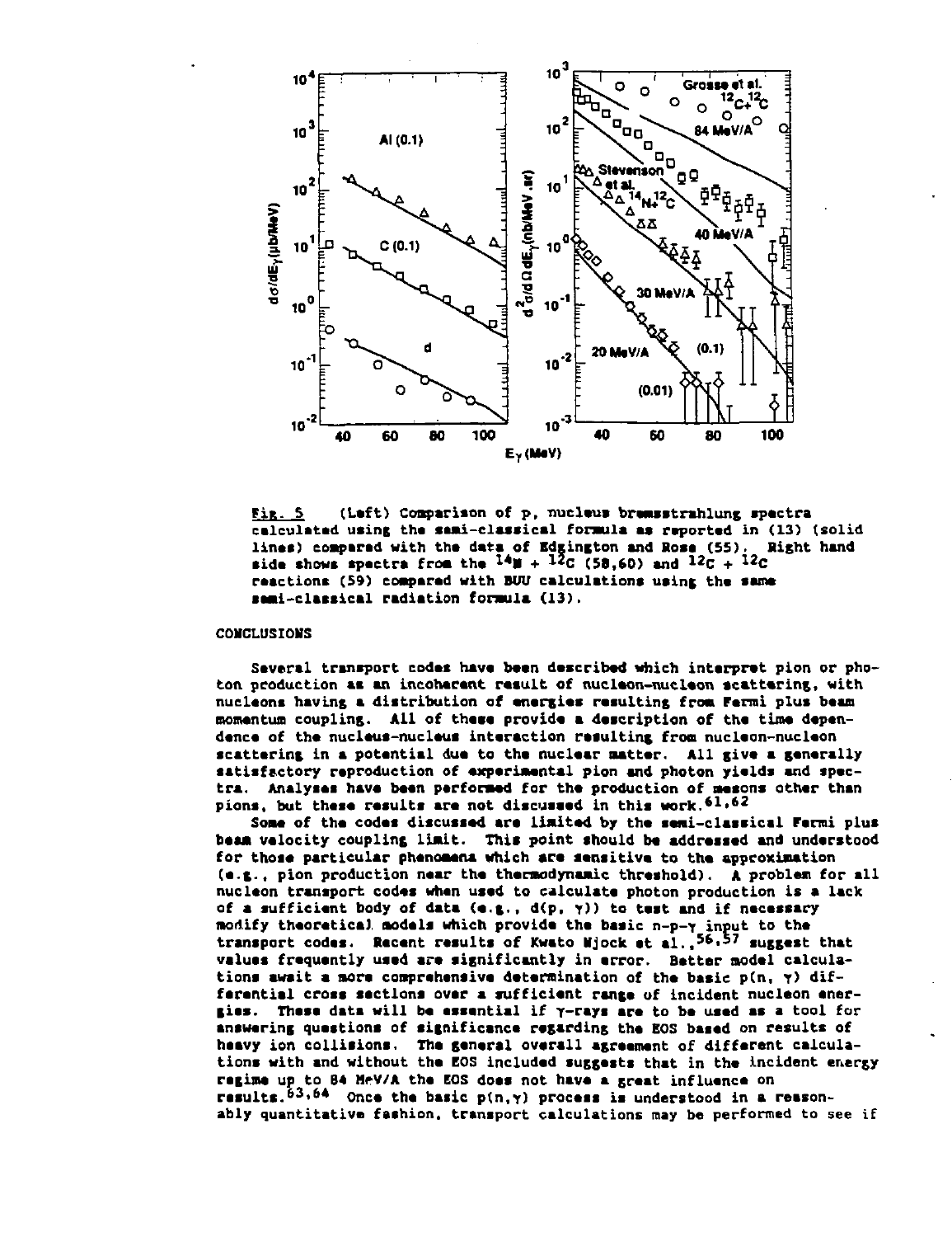

## **Figure 6 Figure 7**

**Fig. 6** The solid curves are results of a semi-classical radiation **formula from (49) compared (upper) with 148 K«V p + l2 c &amaa ray ipectra from <57). The reaulta of Roee and Edgington scaled from 140 HeV by multiplication of ordinate and abscissa by 168/140 are shown for comparison. In the lower section data for p + Au with 72 MeV protons from (56) are shown versus predictions of the same semi-classical radiation formula. All results are taken from (56, 57).** 

**Fig. 7** The  $\gamma$ -ray data of Stevenson (58,60) are shown for<br>14 +<sup>12</sup>C (left side) and for <sup>14</sup> \*+Pb (right side) at 20, 30 and 40 **MeV/nucleon. The solid lines correspond to the BME calculation using the semi-classical bremsstrahlung cross sections with x»l in Eq. 1 while the dashed lines correspond to quantum bremsstrahlung cross sections of Ref. (52). The results of Stevenson et al. have been plotted to include the recent detector calibration results (60).** 

**the r-ray yields in nucleus-nucleus collisions should be (and at what level) sensitive to the EOS. Making extensive experimental measurements of nucleus-nucleus results when there are nearly no nucleon-nucleon results, on which to base an interpretation brings to mind the idiomatic expression "don't put the cart before the horse."** 

**Since completion of this work a very comprehensive review paper on the same topic by Nifenecker and Pinston has been received; the author wishes to call this outstanding review to the attention of interested parties.<sup>6</sup> <sup>5</sup>**

**During the course of thin work the author has greatly benefited from**  discussions with W. Greiner, R. Heuer, H. Stöcker, G. F. Bertsch and H. **Hifenacker.** 

**work performed under the auspices of the U.S. Department nf Energy by the Lawrence Livermore National Laboratory under contract number W-7405-ENC-48.**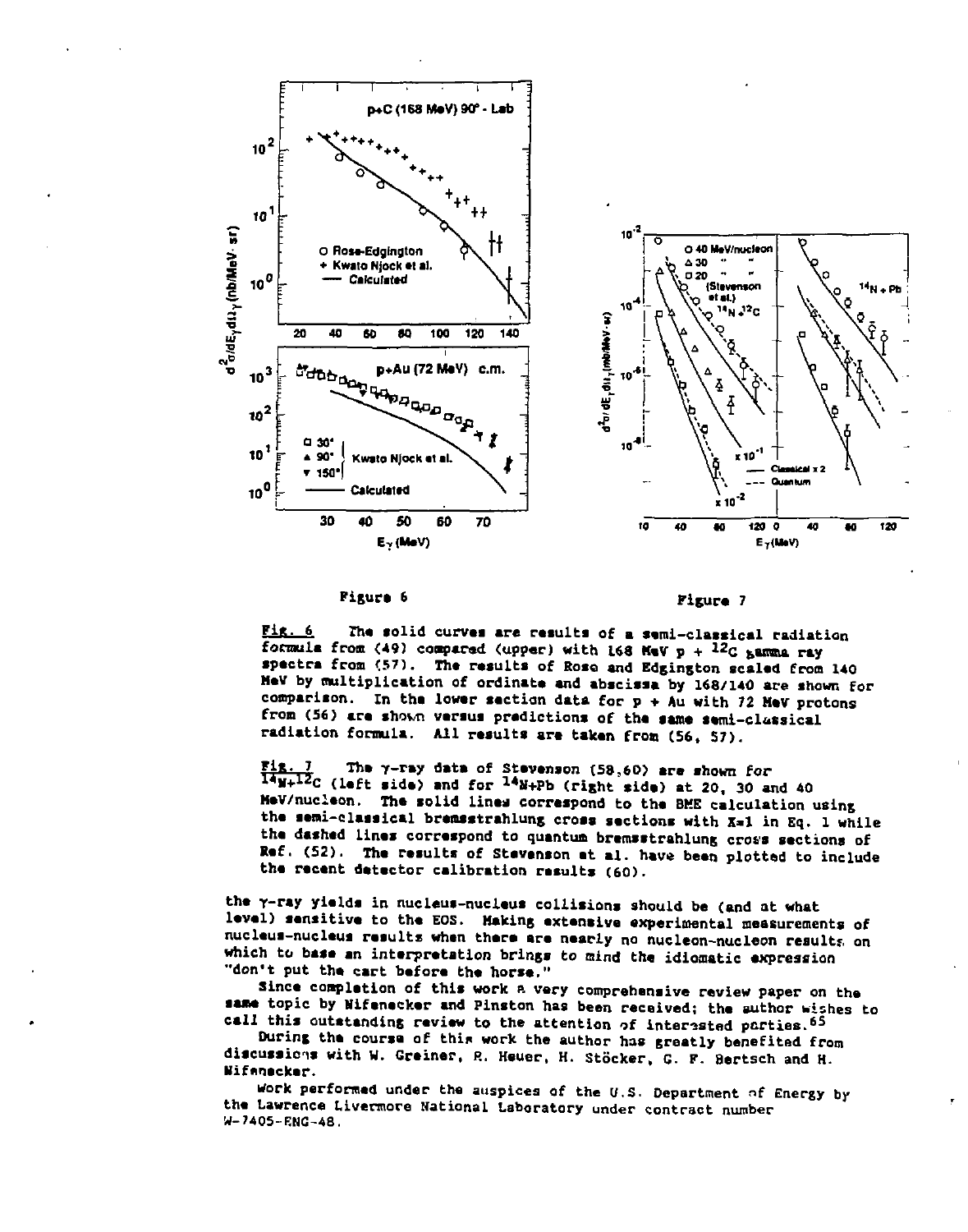#### **REFERENCES**

- **1. J. Aiehelin, Phys. Rev. Lett. 52, 23\*0 (1984).**
- **2. J. Aichelin and G. Bertsch, Phys. Lett. B138. 350 (1984).**
- **3. H. Nifeneeker and J. ?. Bondorf, Hucl. Phys. A442 (19B5) 478.**
- **4. D. Hahn and H. Stocker, Duel. Phys. A452. 723 (1986).**
- **5. R. Shyan and J. Knoll, Hucl. Phys. A448 (1986) 322.**
- **6. D. Vasak, B. Müller and W. Grsiner, Physica Scripto 22, 25 (1980).**
- 7. D. Vasak, B. Hüller and W. Greiner, J. Phys. **G11**, 1309 (1985).
- **8. T. Stahl, H. Uhlig, B. Muller, W. Greiner, D. Vasak, Z. Phys. A327, 311 (198/).**
- **9. H. Blann, Phys. Rev. Lett. 20, 2215 (1985); Phys. Rev. C32, 1231 (1985).**
- 10. B. A. Remington, H. Blann ard G. F. Bertsch, Phys. Rev. Lett. 57, **2909 (1986); Phys. Rev. C35., 1720 (1937).**
- **11. B. A. Remington and M. Blann, Phys. Rev. C36., 1387 (1987).**
- **12. W- Bauer, G. F. Bertsch, U. Cassing and 'I. Hosel, Phys. Rev. C34. 2127 (1986).**
- **13. T. S. Biro et al., Kiel. Phys. A475, 579 (1987).**
- **14. J. Aichelin, Phys. Lett. 164B. 261 (1985).**
- **15. Che King Xo, G. Bertsch and J. Aichelin, Phys. Rev. 031, 2324 (1985).**
- **16. Che Ming Ko and J. Aichalin, Fhya. Rev. C35. 1976 (1987).**
- **17. J. Randrup and R. Vandenbosch, Hucl. Phys. A 474. (1987) 219; Hucl. Fhys. A 490, 418 (1988).**
- 18. W. Cassing, T. Biro, U. Mosel, M. Tohyama and W. Bauer, Phys. Lett. **B181. 217 (1986).**
- **19. W. Cassing, Z. Phys. A329, 487 (1988).**
- **20. R. Heuer, B. Muller, K. Stocker and W. Greiner, Z. Phys. A330. 315 (1988).**
- **21. G. Bertsch, "Itonrslativistlc Theory of Heavy Ion Collisions," School in Heavy Ion Physics, Erice, Sicily (1984).**
- **22. W. Cassing, Z. Fhys. A327. 87 (1987); A326. 21 (1987); A327. 447 (1987); Z. Phys. A329, 471 (1988); A329. 487 (1988).**
- **23. W. Cassing, K. Hiita and S. J. Wans, Z. Phys. A331. 439 (1988).**
- **24. E. Braun and Z. Fraankel, Phys. Rev. C34. 120 (198b); z. Fraenkel, Hucl. Phys. A42B, 373c (1984); Z. Fraenkel, Itucl. Phys. A374. 475c (1982).**
- **25. Z. Fraenkel, G. Mamane and H. R. Clover, in "Fundamental Problems in Heavy Ion Collisions," Singapore, World Scientific: 365 (1984).**
- **26. J. Aichelin and H. Stacker, Max Planck Inst. Report MPIII-1986-V6 (Quantum Molecular Dynamics - A Novel Approach to H-Body Correlations in Heavy Ion Collisions).**
- **27. J. Aichelin, G. Peilert, A. Bonnet, A. Rosanhauer, H. Stacker and W. Greiner, Fhys. Rev. C (1988).**
- **28. G. Feilert, H. Stocker, U. Greiner and A. Rosenhauer, UFTP preprint 214/1988.**
- **29. J. Randrup, Hucl. Phys. A 327., 490 (1979); A 382, 468 (1983); T. Dossing and J. Randrup, Hucl. Phys. A 433., 215 (1985).**
- **30. G. F. Bartsch, K. Kruse and S. Das Gupta, Phys. Rev. 09 , 673 (1984).**
- **31. J. Aichelin and G. Bertsch, Phys. Rev. CJU, 1730 (1985).**
- **32. H. Kruse, B. V. Jacak, G. D. Westfall and H. Stocker, Phys. Rev. C31. 1770 (1985).**
- **33. J. J. Molitoris and H. Stocker, Phys. Rev. C32, 346 (1985).**
- **34. W. Bauer, S. Das Gupta and G. F. Bertsch, Phys. Rev. Lett. 58. 867 (1938).**
- **35. G. D. Harp,** *3.* **M. Killer and B. J. Berne, Phys. Rev. 165., 1166 (1968); G. D. Harp and J. M. Miller, Phys. Rev. C3, 1847 (1971).**
- **36. M. Blann, A. Mignarey and W. Scobel, Nukleonika 21, 335 (1976); M. Blann, Phys. Rev. £23, 205 (1981).**
- **37. M. Blann, Phys. Rev. C31, 1245 (1985).**
- **38. B. A. Remington and M. Blann, Phys. Rev. C 16, 1387 (1987).**